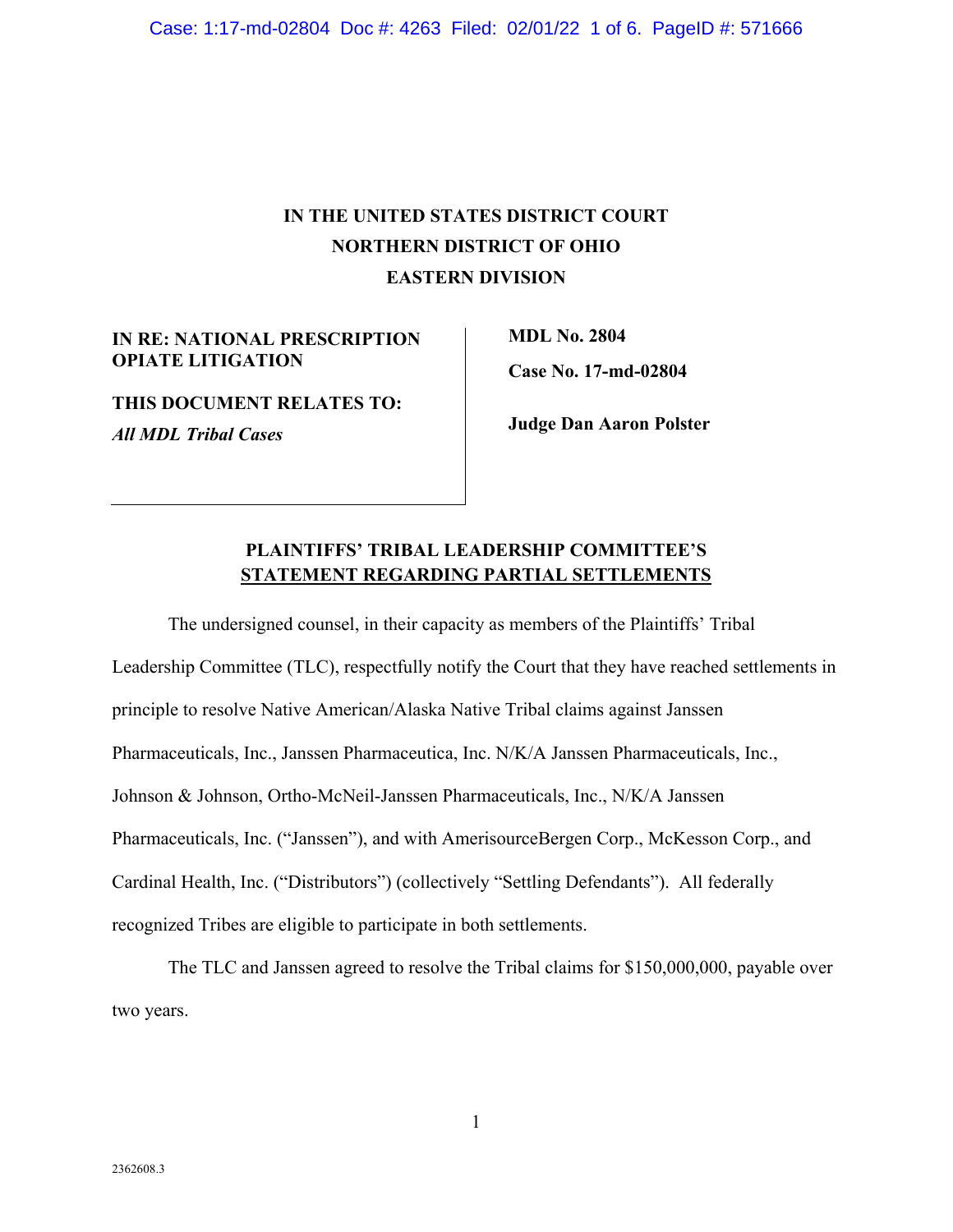#### Case: 1:17-md-02804 Doc #: 4263 Filed: 02/01/22 2 of 6. PageID #: 571667

The TLC and the Distributors resolved the Tribal claims for \$439,964,500, payable over seven years. This amount does not include the \$75,035,500 settlement of the Cherokee Nation's bellwether litigation previously agreed to by the Cherokee Nation and the Distributors.

The TLC and the Settling Defendants entered into settlement Term Sheets summarizing their agreements and are in the process of drafting definitive settlement agreements. All federally recognized Tribes will receive notice of how they may participate in both settlements. All federally recognized Tribes will be eligible to participate in both settlements regardless of whether the Tribe has previously filed suit against the Settling Defendants.

In support of this Statement, the TLC reports:

1. The Native American population has suffered some of the worst consequences of the opioid epidemic of *any* population in the United States. Indeed, American Indians have suffered the *highest* per capita rate of opioid overdoses.<sup>1</sup> "American Indians and Alaska Natives had the highest drug overdose death rates in 2015 and the largest percentage increase in the number of deaths over time from 1999-2015 compared to other racial and ethnic groups."<sup>2</sup> For this reason, Tribal governments across the United States have had to spend considerable tribal funds to cover the costs of the opioid crisis, including increased costs for health care, social services, child welfare, law enforcement and other government services that Tribes provide to

 $\overline{a}$ 

<sup>&</sup>lt;sup>1</sup> National Congress of American Indians Policy Research Center, *Reflecting on a Crisis Curbing Opioid Abuse in Communities* (Oct. 2016), http://www.ncai.org/policy-research-center/research-data/prcpublications/Opioid\_Brief.pdf.

<sup>&</sup>lt;sup>2</sup> Statement by RADM Michael E. Toedt, MD, FAAFP, "Opioids in Indian Country: Beyond the Crisis to Healing the Community," March 14, 2018 Hearing Before the U.S. Senate Committee on Indian Affairs, (https://www.indian.senate.gov/sites/default/files/upload/HHS%20IHS%20testimony%20Opioids%20Indian%20Co untry%20SCIA%203-14-18%20revised.pdf.), citing to Morbidity and Mortality Weekly Report, Centers for Disease Control and Prevention, "Illicit Drug Use, Illicit Drug Use Disorders, and Drug Overdose Deaths in Metropolitan and Nonmetropolitan Areas – United States," Oct. 20, 2017 (https://www.cdc.gov/mmwr/volumes/66/ss/pdfs/ss6619. pdf).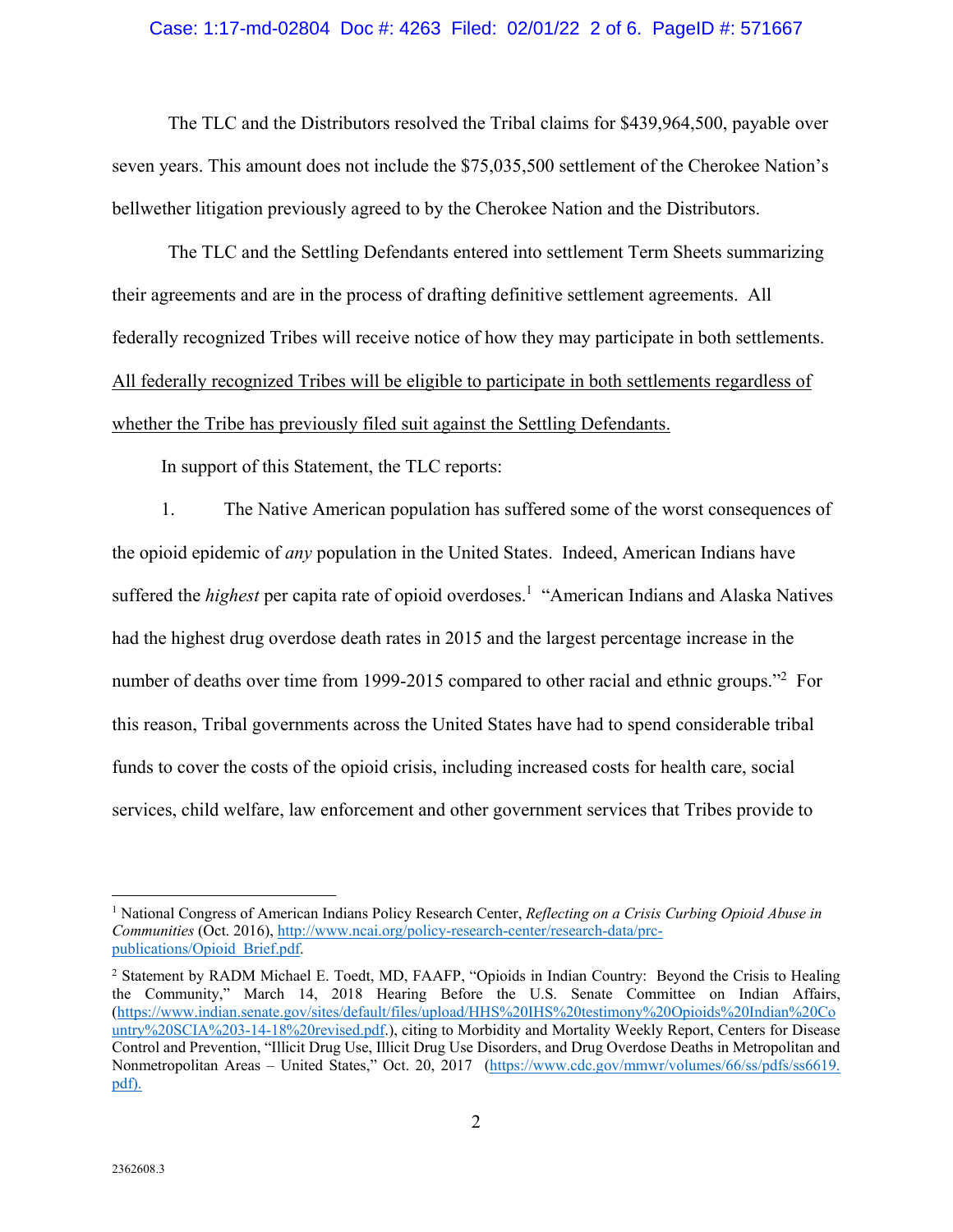#### Case: 1:17-md-02804 Doc #: 4263 Filed: 02/01/22 3 of 6. PageID #: 571668

their citizens. The burden of paying these increased costs has diverted scarce tribal funds from other needs and has imposed severe financial burdens on the Tribal Plaintiffs, which will continue to bear significant costs related to abatement of the opioid addiction problem in their communities.

2. The Court appointed the members of the TLC. The TLC serves the interests of the Tribal Plaintiffs that filed suit against the Settling Defendants and others in this consolidated MDL proceeding. In total there are 418 federally recognized Native American Tribal governments and 17 inter-tribal organizations with litigation pending before the Court against the opioid manufacturers, distributors, and certain pharmacies, all of whom these Tribal Plaintiffs maintain are responsible for the opioid crisis. This represents over 70% of the 574 federally recognized Tribes in the United States and an estimated 85% of all Tribal citizens.

3. The Court designated the TLC to coordinate the interests of these Tribal Plaintiffs, including with regard to global resolution of opioid-related claims against the Defendants, including the Settling Defendants.

4. The TLC has been engaged in parallel but separate settlement negotiations with Janssen and the Distributors. Special Master David Cohen, who this Court appointed on March 9, 2021 to address Tribal issues, *see* Doc. 3646, consensually and successfully mediated the proposed agreement between the TLC and Janssen. Former U.S. District Judge Layn Phillips consensually and successfully mediated the agreement between the TLC and the Distributors.

5. The TLC and the Settling Defendants executed Term Sheets reflecting settlement terms the parties will now incorporate into settlement agreements that will be presented to all federally recognized Tribes which may then decide whether to participate.

3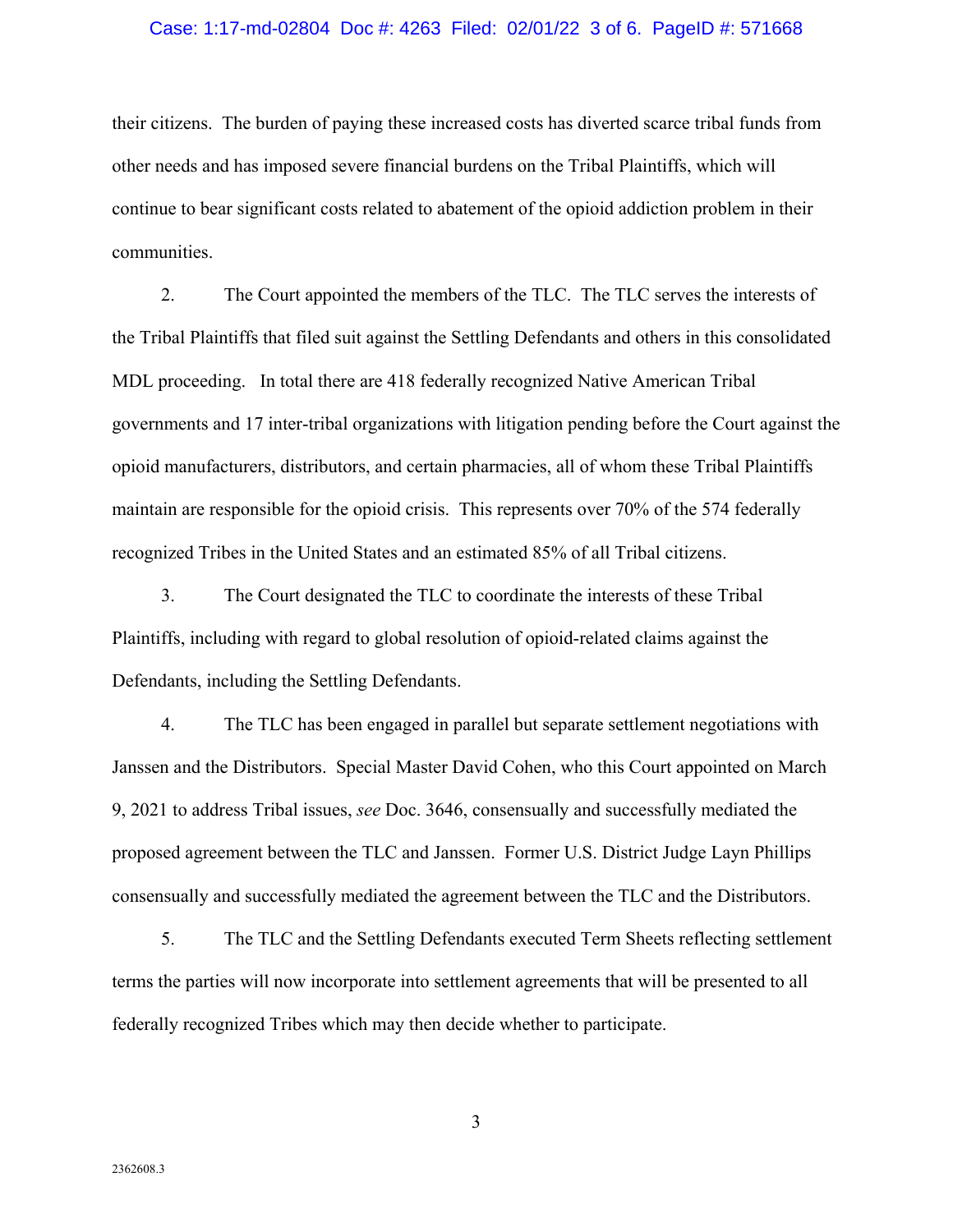Respectfully submitted,

### **Plaintiffs' Tribal Leadership Committee**

By: /s/ *Tara D. Sutton* Tara D. Sutton Timothy Q. Purdon ROBINS KAPLAN LLP 800 LaSalle Avenue, Suite 2800 Minneapolis, MN 55402 Telephone: (612) 349-8500 Fax: (612) 339-4181 TSutton@RobinsKaplan.com TPurdon@RobinsKaplan.com

Steven J. Skikos Jane E. Joseph SKIKOS, CRAWFORD, SKIKOS & JOSEPH LLP One Sansome Street, Suite 2830 San Francisco, CA 94104 Telephone: (415) 546-7300 Fax: (415) 546-7301 sskikos@skikos.com jjoseph@skikos.com

Elizabeth Cabraser Dan Drachler Eric B. Fastiff LIEFF CABRASER HEIMANN & BERNSTEIN, LLP 275 Battery Street, 29th Floor San Francisco, CA 94111 Telephone: (415) 956-1000 Fax: (415) 956-1008 ecabraser@lchb.com ddrachler@lchb.com efastiff@lchb.com

Donald J. Simon Lloyd B. Miller SONOSKY CHAMBERS SACHSE ENDRESON & PERRY, LLP 1425 K Street, NW, Suite 600

4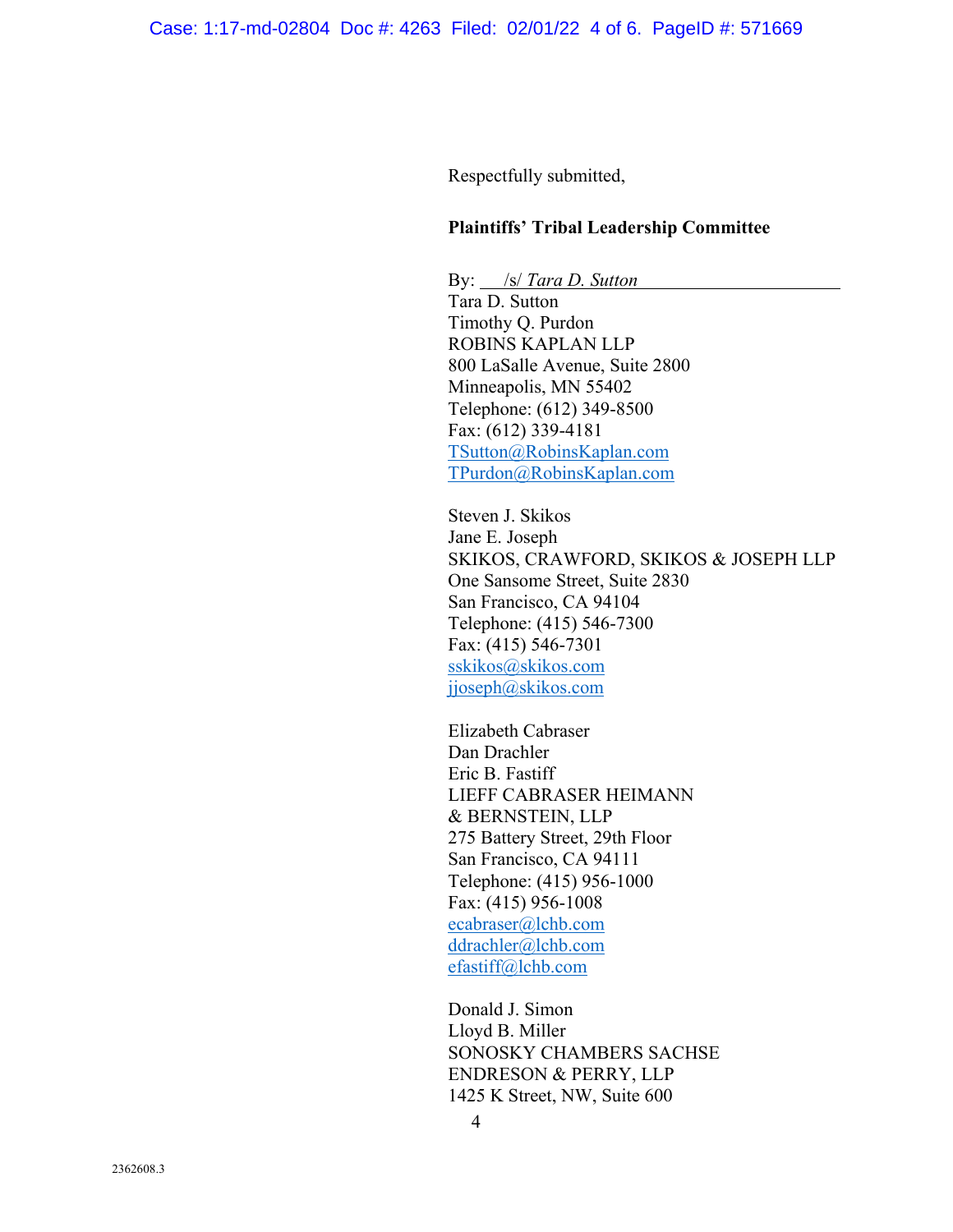Washington, DC 20005 Telephone: (202) 682-0240 Fax: (202) 682-0249 dsimon@sonosky.com lloyd@sonosky.net

T. Roe Frazer II FRAZER PLC 30 Burton Hills Blvd., Suite 450 Nashville TN 37215 Telephone: (615) 647-6464 roe@frazer.law

Geoffrey D. Strommer Caroline P. Mayhew HOBBS, STRAUS, DEAN & WALKER LLP 215 SW Washington Street Suite 200 Portland, OR 97204 Telephone: (503) 242-1745 Fax: (503) 242-1072 gstrommer@hobbsstraus.com cmayhew@hobbsstraus.com

Lynn Sarko KELLER ROHRBACK L.L.P. 1201 Third Avenue, Suite 3200 Seattle, WA 98101 Telephone: (206) 623-1900 Fax: (206) 623-3384 lsarko@kellerrohrback.com

Archie C. Lamb, Jr. Troy Rafferty LEVIN, PAPANTONIO, THOMAS, MITCHELL, RAFFERTY & PROCTOR, P.A. 316 S. Baylen Street, Suite 600 Pensacola, FL 32502-5996 Telephone: (850) 435-7068 Fax: (850) 435-7000 alamb@levinlaw.com trafferty@levinlaw.com